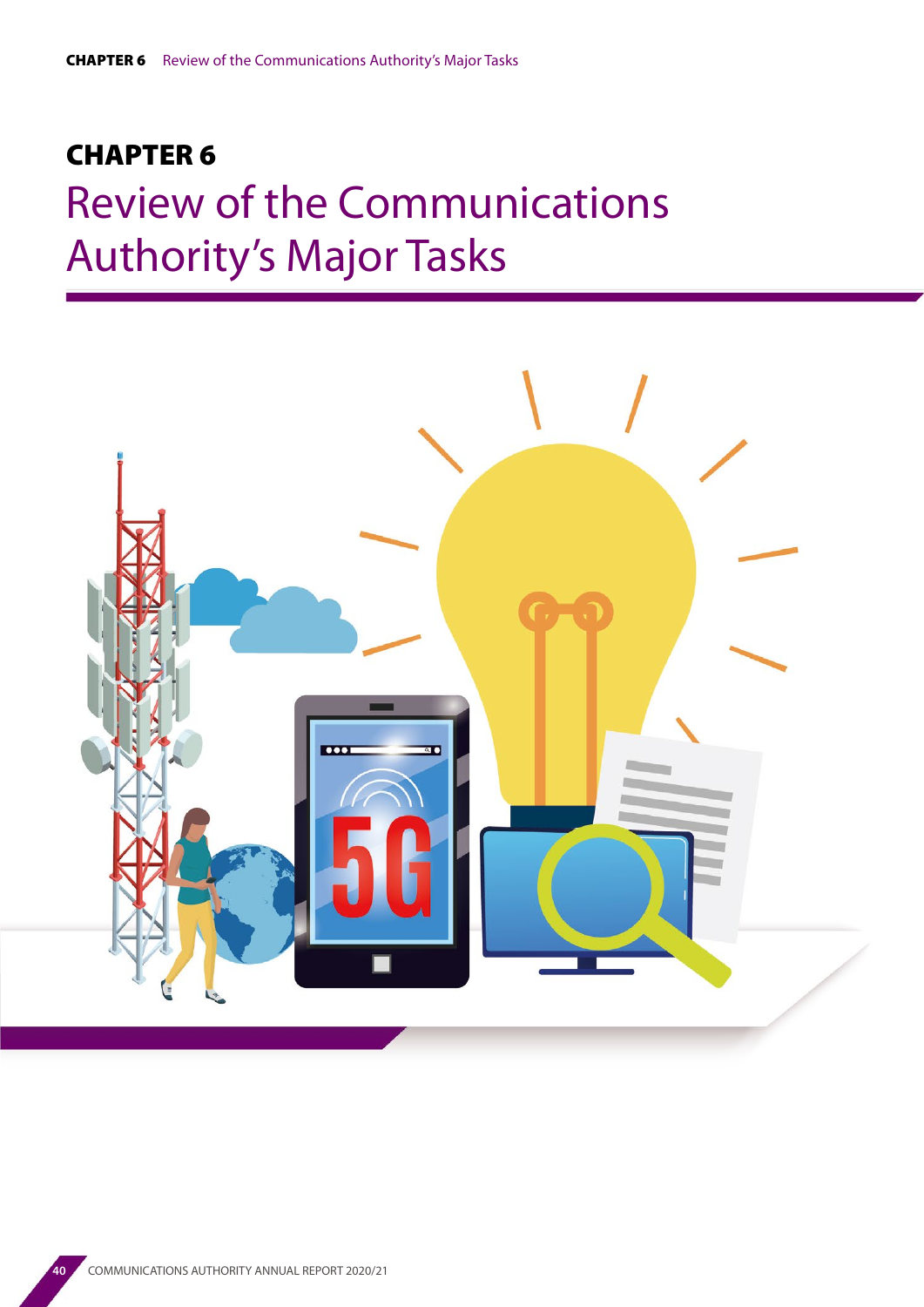# Broadcasting

#### 6.1 Mid-term Review of Free TV and Sound Broadcasting Licences

In 2020/21, the Authority commenced a mid-term review exercise for the free TV licences of HKTVE, TVB and Fantastic TV and the sound broadcasting licences of CRHK and Metro. In accordance with the established practice, the Authority will examine the performance of the licensees in respect of their compliance with the statutory requirements, licence conditions and codes of practice as well as their investment commitments in the past six years and the remaining six years of their licences. To gauge public views on the services provided by the licensees, the Authority conducted a public consultation exercise, including a public opinion survey, online consultation sessions and focus group discussions, in the third and fourth quarters of 2021. The Authority will exercise due diligence in reviewing the past performance and future commitments of the licensees and the views of the industry and the public, before submitting its recommendations to the CE in C for consideration. The Authority will complete the exercise in 2022.

#### 6.2 Grant of the Approval-in-Principle to Fantastic TV for Using Spectrum as an Additional Transmission Means

During the period under review, the Authority processed the application by Fantastic TV for employing spectrum in the  $478 - 486$  MHz<sup>28</sup> band as an additional means of transmission other than a fixed network for the delivery of its free TV service. The Authority noted that assigning spectrum to Fantastic TV for transmission of its free TV service would enable Fantastic TV to enhance its service coverage and launch a new television programme channel in addition to its existing two integrated channels, hence providing more programme choices to more households. Having satisfied that Fantastic TV has demonstrated its commitments to comply with all the additional conditions the Authority has imposed that are pertinent to spectrum assignment, the Authority decided in April 2021 to grant an approval-in-principle for using spectrum to Fantastic TV. The Authority will monitor Fantastic TV's progress in fulfilling its commitments and compliance with the terms and conditions of the approval-in-principle before granting a formal approval of its application.

## 6.3 Relaxation of the Television and Radio Codes of Practice

In 2020/21, the Authority relaxed the regulations governing real property advertisements, sponsorship of live and related sports events programmes and the broadcast hours of mature programmes, having taken into account views received from the industry and the public in the consultation exercise. In short, advertisements for real properties already regulated under other regimes were exempted from the substantiation requirements but such advertisements should continue to be subject to the provisions governing factual accuracy and truthful presentation

<sup>28</sup> The abovementioned band was used by two free TV licensees (i.e. TVB and HKTVE) for transmission of their relevant television programme channels but was vacated by 1 December 2021 upon the completion of migration of relevant digital terrestrial television frequency channels.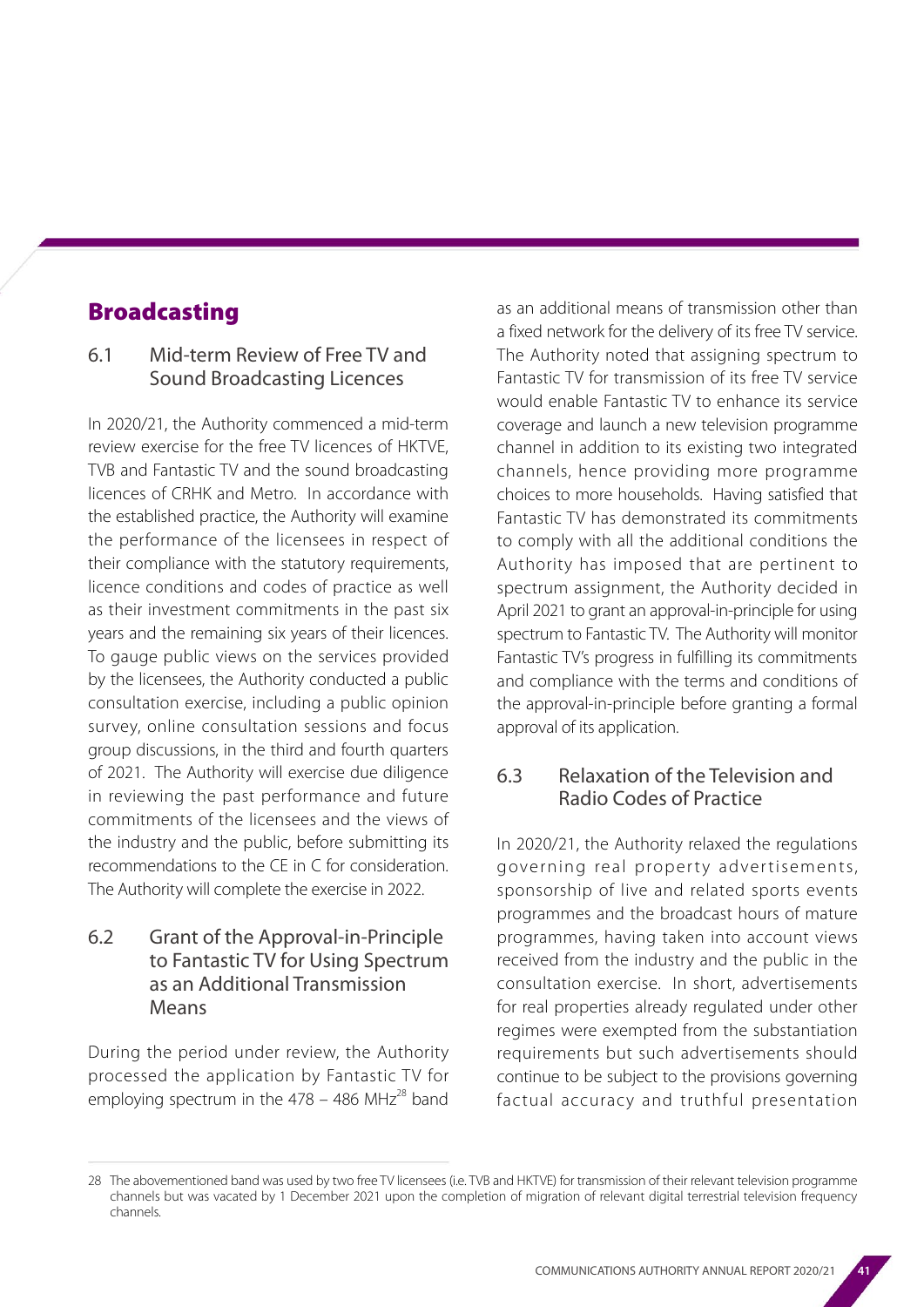of information as well as compliance with all applicable laws. Advertising materials were allowed to be inserted in sports events and other live events programmes subject to certain conditions/ restrictions. The start of broadcast hours for mature programmes on free TV was advanced from 11:30 p.m. to 11:00 p.m. The accordingly revised Codes of Practice were published in the Gazette on 25 September 2020 and took effect on the same day. The Authority considered that the above relaxations would provide licensees with more flexibility in their business operations without compromising the interests of the audience.

## 6.4 Non-domestic and Other Licensable TV Licences

During the period under review, the Authority approved one application for renewal of non-domestic TV licence by APT Satellite TV



Development Limited, and approved two applications for renewal of other licensable TV licences for the provision of television programme services in hotel rooms in Hong Kong by Showers of Blessing Evangelistic Ministry (Hong Kong) Limited and Swire Properties Hotel Management Limited. The Authority also accepted the termination of the non-domestic TV licences by China Satellite TV Group Company Limited and Health TV Company Limited.

#### 6.5 Processing Complaints Relating to Broadcasting Services

#### **Overview of the Complaints Processed**

During the period from April 2020 to March 2021, the Authority processed a total of 1 964 cases (19 980 complaints)<sup>29</sup> relating to the materials broadcast by broadcasters, representing a substantial increase of 65% in the number of cases $^{30}$ but a decrease of 10% in the number of complaints processed $31$ , as compared with the figures during the same period in the previous year (1 189 cases, 22 179 complaints). Breakdown of all the complaint cases by broadcasting service and broadcaster processed during the period is shown in **Figure 15** and **Figure 16** respectively.

<sup>29</sup> To ensure operational efficiency, complaints with similar allegations relating to the same issue or broadcast material are handled together and counted as a single case.

<sup>30</sup> The increase in the number of complaint cases processed in 2020/21 was mainly attributed to over 600 complaint cases concerning social unrest.

<sup>31</sup> The decrease in the number of complaints processed in 2020/21 was mainly attributed to three complaint cases concerning social unrest processed in 2019/20 which gave rise to a total of over 17 000 complaints that year.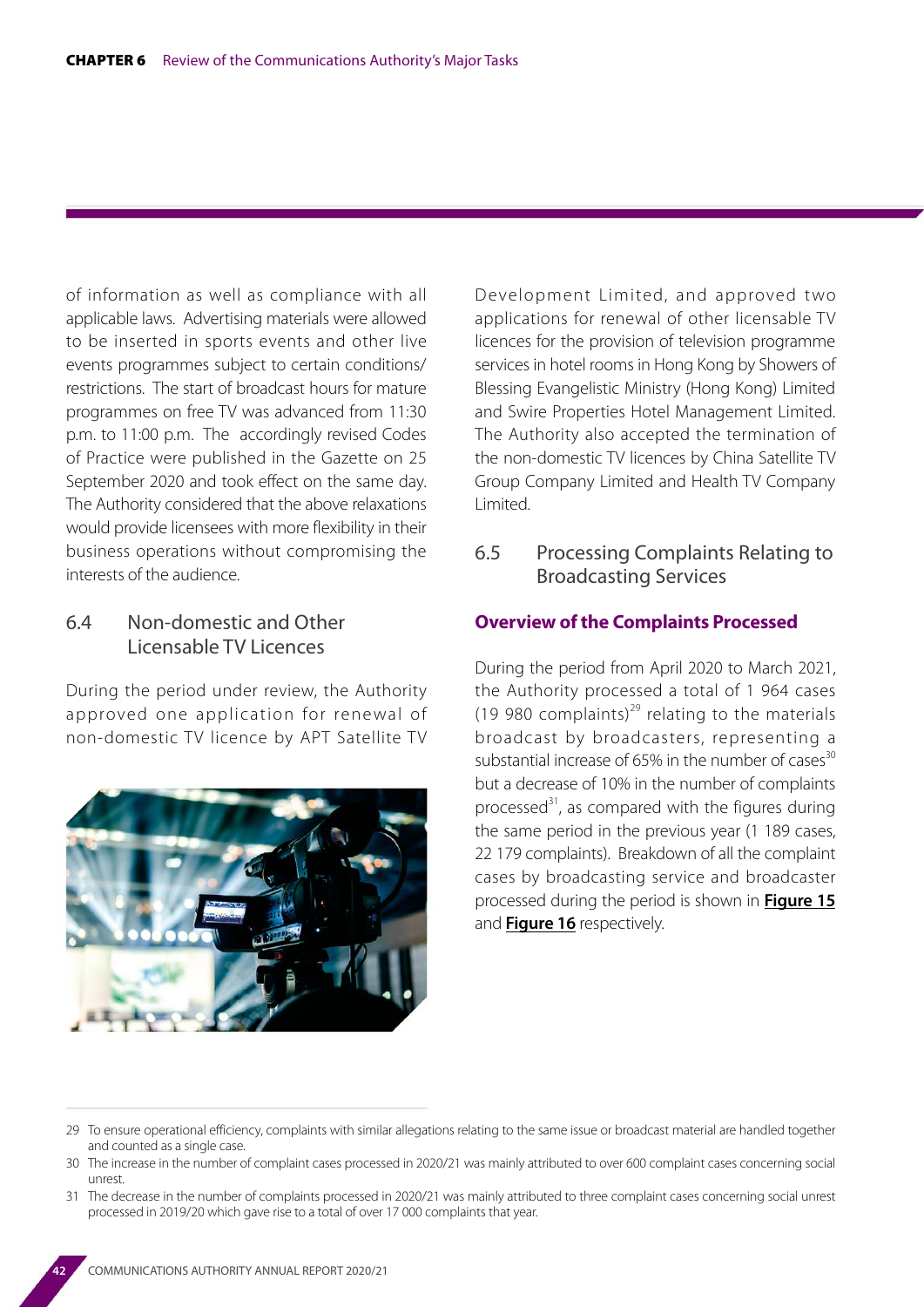

#### Figure 15: Distribution of All Complaint Cases by Broadcasting Service Processed in 2020/21

#### Figure 16: Distribution of All Complaint Cases by Broadcaster Processed in 2020/21

| <b>Broadcasters Involved</b> | <b>No. of Complaint Cases</b> | <b>No. of Complaints Involved</b> |
|------------------------------|-------------------------------|-----------------------------------|
| <b>TVB</b>                   | 1 0 0 2                       | 9517                              |
| <b>HKTVE</b>                 | 40                            | 62                                |
| Fantastic TV                 | 37                            | 43                                |
| <b>HKCTV</b>                 | 65                            | 70                                |
| <b>PCCW Media</b>            | 37                            | 50                                |
| <b>CRHK</b>                  | 192                           | 291                               |
| Metro                        | 18                            | 19                                |
| RTHK (TV)                    | 237                           | 5794                              |
| RTHK (Radio)                 | 268                           | 1724                              |
| Multiple Broadcasters        | 68                            | 2410                              |
| <b>Total</b>                 | 1964                          | 19980                             |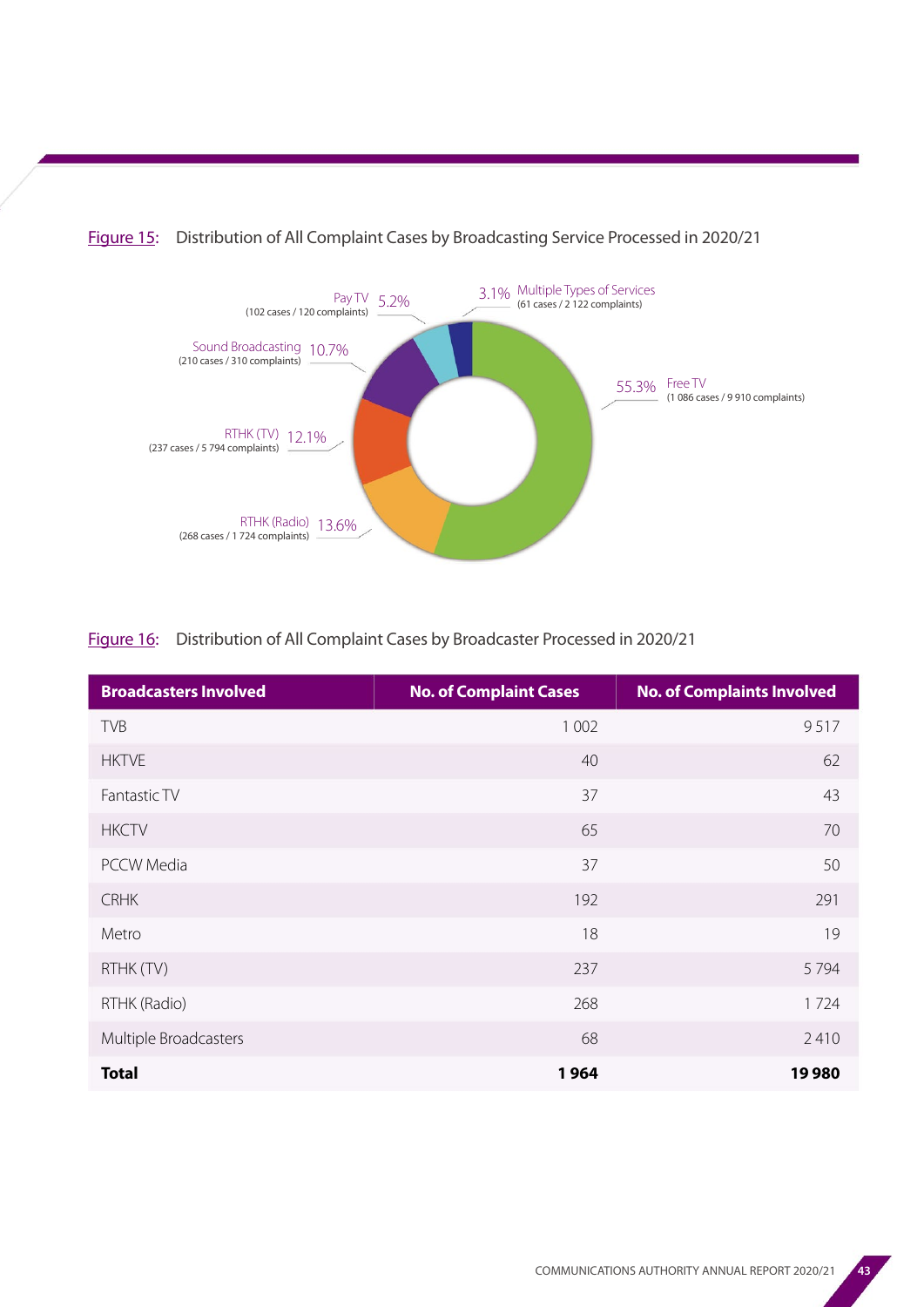Among all the complaint cases processed by the Authority, DG Com handled 1 939 cases (10 866 complaints) under the powers delegated by the Authority. These complaints involved breaches of a minor nature, or contained allegations which did not constitute any breach or were outside the remit of section 11(1) of the B(MP)O (i.e. the allegations concerned matters not regulated under the relevant legislation, licence conditions or codes of practice). The Authority dealt with 25 cases (9 114 complaints). Outcomes of all the complaints

processed by the Authority during this period are listed in **Figure 17**.

#### **Complaints Dealt with by the Authority**

Among the 25 complaint cases dealt with by the Authority, nine concerned free TV services (involving 2 259 complaints, which accounted for 24.8% of the total number of complaints dealt with by the Authority). A breakdown of these complaint cases by broadcasting service is shown in **Figure 18**.

|                   | <b>Within Section 11(1) of B(MP)O</b> |               |                                |               | <b>Outside</b><br><b>Section</b> |              |
|-------------------|---------------------------------------|---------------|--------------------------------|---------------|----------------------------------|--------------|
|                   | <b>Substantiated</b>                  |               | <b>Unsubstantiated</b>         |               | $11(1)$ of<br><b>B(MP)O</b>      |              |
|                   | <b>The</b><br><b>Authority</b>        | <b>DG Com</b> | <b>The</b><br><b>Authority</b> | <b>DG Com</b> | DG Com                           | <b>Total</b> |
| No. of Cases      | 18                                    | 128           |                                | 1309          | 502                              | 1964         |
| No. of Complaints | 3739                                  | 297           | 5375                           | 9789          | 780                              | 19980        |

#### Figure 17: Outcomes of all the Complaints Dealt With by the Authority and DG Com

#### Figure 18: Breakdown of Complaint Cases Dealt With by the Authority by Broadcasting Service

| <b>Types of</b><br><b>Broadcasting Service</b> | <b>No. of Complaint Cases</b> | <b>No. of Complaints Involved</b> |
|------------------------------------------------|-------------------------------|-----------------------------------|
| Free TV                                        | 9                             | 2 2 5 9                           |
| Pay TV                                         |                               |                                   |
| Sound Broadcasting                             | 3                             | 3                                 |
| RTHK (TV)                                      | 8                             | 3 9 8 3                           |
| RTHK (Radio)                                   | 3                             | 964                               |
| Multiple Types of Services                     |                               | 1 904                             |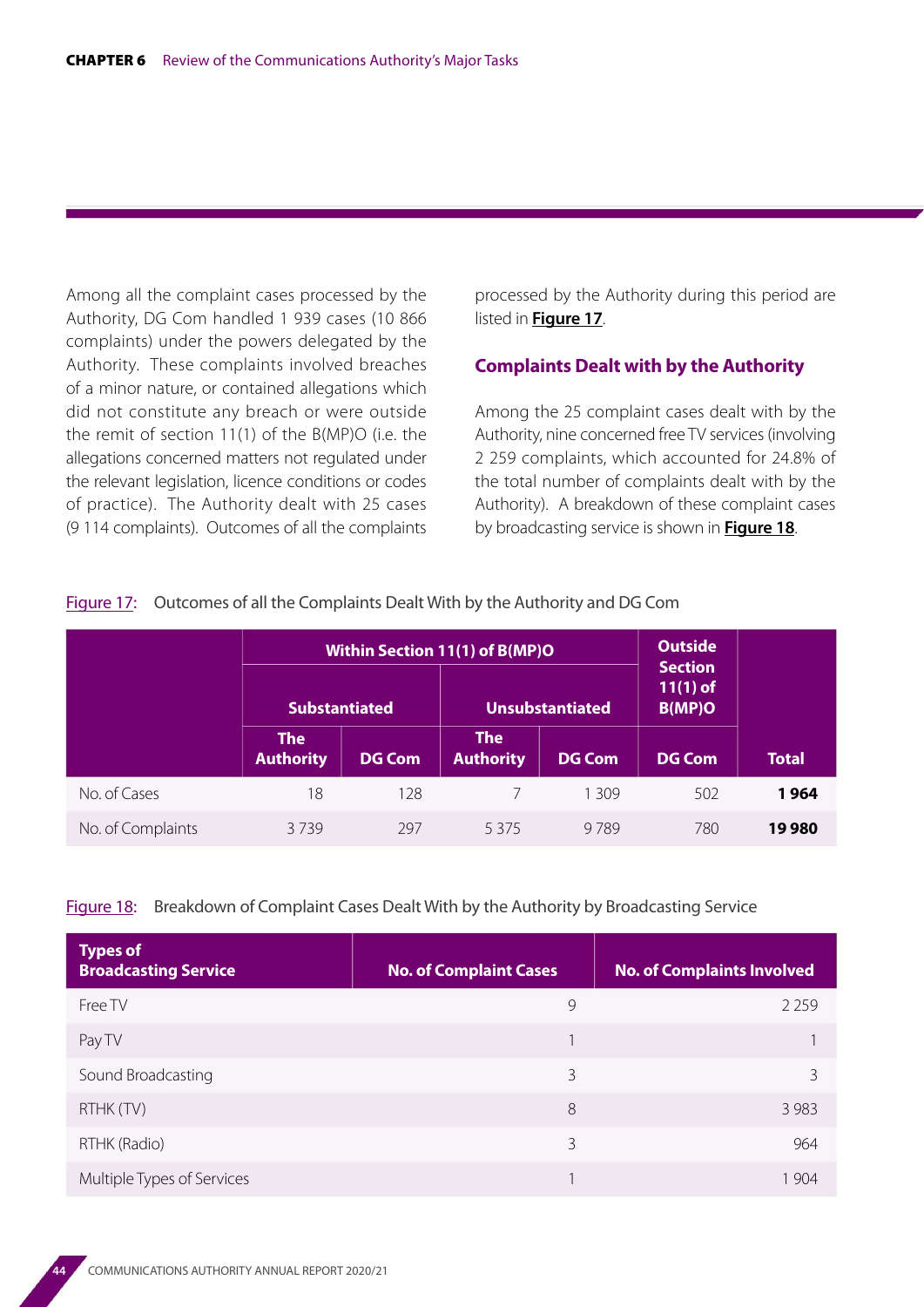Regarding the nature of the broadcast materials involved in the 25 complaint cases dealt with by the Authority, 24 of them were related to programmes while one was on advertisement. 18 of them were substantiated, among which six cases were related to denigrating remarks, unfairness in factual programmes and/or the rules on personal view programmes; four cases were related to indirect advertising; three cases concerned accuracy in news programmes or documentaries; three cases concerned broadcast of promotional materials or advertisements for liquor products during the family viewing hours; and the remaining two cases were related to the use of foul language or indecent remarks. The Authority issued one serious warning, four warnings, four pieces of strong advice and eight pieces of advice to the broadcasters concerned. A breakdown of the decisions of the Authority on the complaints dealt with in 2020/21 is shown in **Figure 19**.

#### Figure 19: Decision of the Authority on Complaint Cases in 2020/21

| <b>Decision of the</b><br><b>Authority</b> | <b>TVB</b> | <b>FANTASTIC</b><br><b>TV</b> | <b>HKCTV</b>   | <b>PCCW</b><br><b>MEDIA</b> | <b>CRHK</b>    | <b>METRO</b>   | <b>RTHK</b>    | <b>Total</b> |
|--------------------------------------------|------------|-------------------------------|----------------|-----------------------------|----------------|----------------|----------------|--------------|
| No Further Action                          | 3          | $\overline{0}$                |                |                             | $\overline{0}$ | $\overline{0}$ | 6              | 11 Note 1, 2 |
| Advice                                     | 3          | 3                             |                | $\Omega$                    | $\overline{0}$ | $\Omega$       |                | 8            |
| Strong Advice                              |            | $\overline{0}$                | $\overline{O}$ | $\sqrt{a}$                  | $\overline{2}$ | $\overline{0}$ |                | 4            |
| Warning                                    | $\Omega$   | $\Omega$                      | $\overline{0}$ | $\overline{0}$              | $\Omega$       |                | 3              | 4            |
| Serious Warning                            | $\Omega$   | $\overline{0}$                | $\overline{0}$ | $\overline{0}$              | $\overline{0}$ | $\Omega$       |                | 1            |
| <b>Financial Penalty</b>                   | $\Omega$   | $\overline{0}$                | $\overline{O}$ | $\overline{0}$              | $\overline{0}$ | $\overline{0}$ | $\overline{0}$ | $\mathbf 0$  |
| <b>Total</b>                               |            | 3                             | 2              |                             | 2              |                | 12             | 28           |

Note 1: There was one substantiated complaint case for which no further action was taken against the broadcaster concerned having taken into account, among others, that the broadcaster relayed the programme with little discretion over its content.

Note 2: There was one unsubstantiated complaint case involving four broadcasters (viz. TVB, HKCTV, PCCW Media and RTHK) and no further action was taken against them.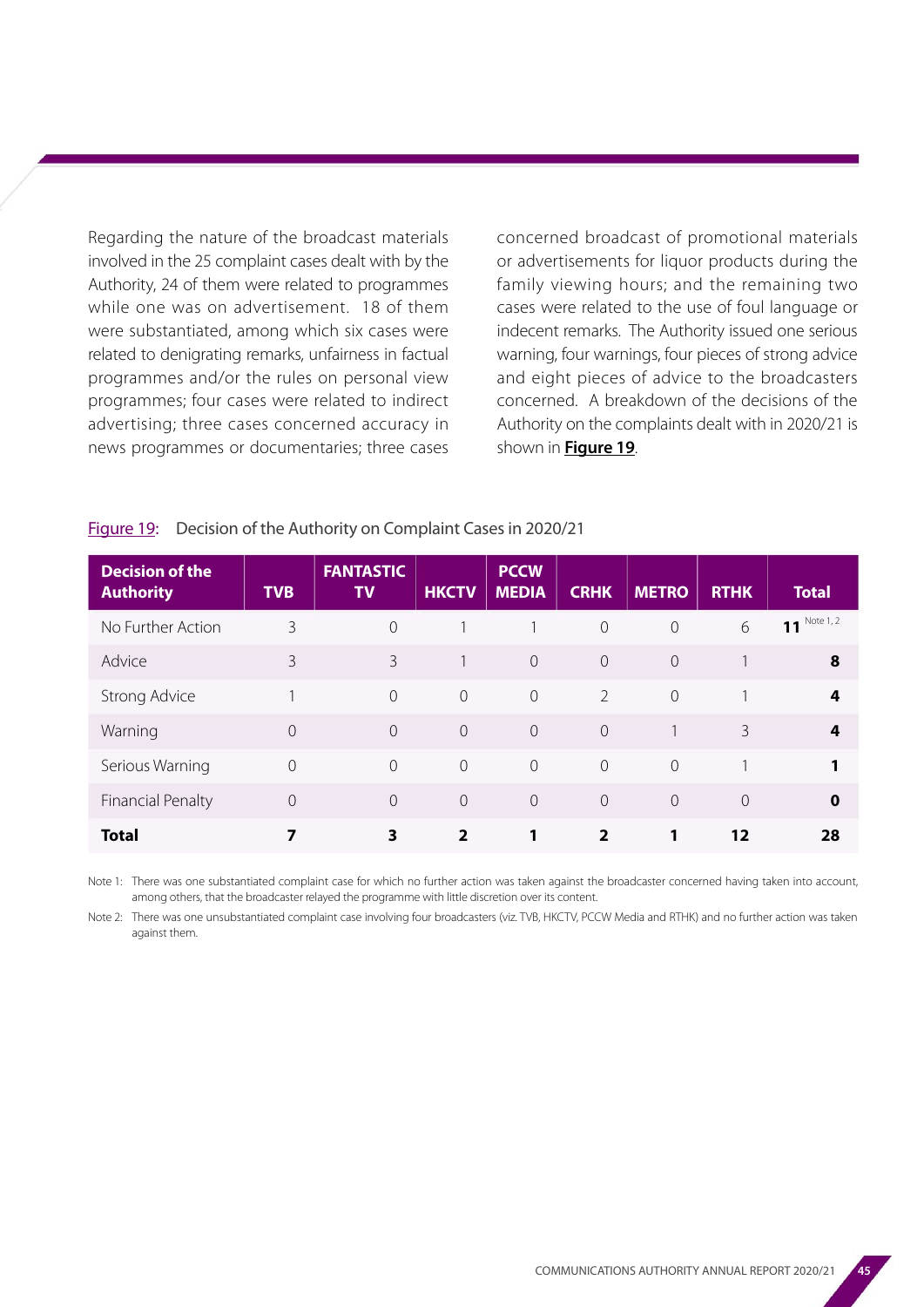## Telecommunications

6.6 Assignment of Spectrum for 5G Services

#### **Making 5G Spectrum Available in Multiple Frequency Bands**

In 2019, the Government assigned about 2 000 MHz of radio spectrum in the 3.3 GHz, 3.5 GHz, 4.9 GHz, and 26 GHz and 28 GHz bands in a timely manner for use in public mobile telecommunications including the provision of 5G services. Separately, 400 MHz of shared spectrum in the 26 GHz and 28 GHz bands was assigned to the Airport Authority for innovative 5G applications in support of the smart airport development in October 2019. Starting from April 2020, MNOs launched their commercial 5G services in Hong Kong. As at March 2021, 5G coverage in Hong Kong has reached over 90% of the population, covering major shopping centres and more than 50 mass transit railway stations.

In order to meet the needs of various 5G applications in terms of speed, capacity and coverage, more spectrum in different frequency bands would be released to the market. The Authority and SCED jointly launched two public consultations in the third quarter of 2020 and subsequently promulgated joint statements on 30 March 2021 on the arrangements for frequency allocation and assignment of additional 5G spectrum in the 600 MHz, 700 MHz and 4.9 GHz bands and the related spectrum utilisation fee (SUF). Pursuant to the above joint statements, a total of 220 MHz of new spectrum in the above three bands

will be assigned by way of auction in the fourth quarter of 2021.

With the sustained enhancement of 5G services and the growing availability of 5G equipment and consumer products, 5G services will revolutionise mobile user experience with empowerment by its excellent technical capabilities of high speed, high capacity, high reliability, massive connectivity, and low latency communications. It is widely expected that 5G will open up vast potential for various commercial and smart city applications.

#### 6.7 Facilitating the Rollout of 5G **Networks**

For the deployment of 5G services in Hong Kong, MNOs are required to establish a larger number of radio base stations (RBSs) as compared with previous generations of mobile services. To facilitate the expedient and effective rollout of 5G networks, the Authority supported the Government in launching a pilot scheme in March 2019 to open up more than 1 000 suitable government premises for MNOs to install RBSs with a streamlined approval process. OFCA has set up a dedicated team to coordinate with MNOs and relevant government departments on the matters concerned, and issued the "Guidance Notes for Submission of Applications under the Pilot Scheme for Installation of Radio Base Stations at Selected Government Venues" to set out the principles, requirements and streamlined procedures in respect of the applications under the scheme. The scheme has been well received by the industry $32$ . As a further policy initiative to facilitate 5G network rollout, MNOs will also be assisted

<sup>32</sup> As at June 2021, 149 applications were received under the scheme, of which 81 were approved.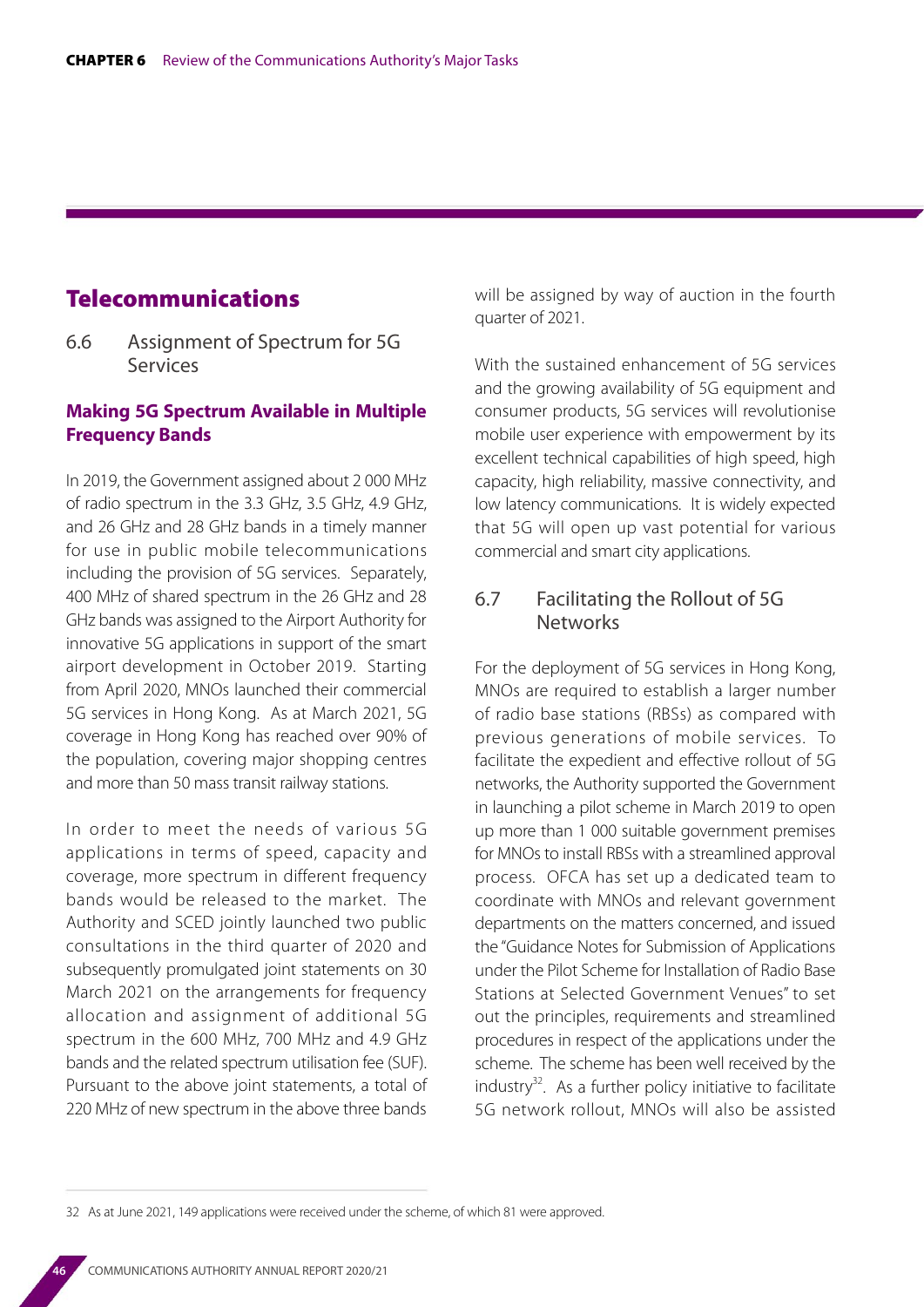

under a "demand-led" model to identify and gain access to more suitable government premises for installation of RBSs.

OFCA has also been working closely with the industry to identify suitable street level furniture and public facilities for the installation of RBSs, such as public payphone kiosks, sheltered bus stops, smart lampposts, etc. In respect of public payphone kiosks and sheltered bus stops, the Authority issued the "Guidelines on the Use of Public Payphone Kiosks for the Installation of Radio Base Stations for Provision of Public Mobile Services" and the "Guidelines on the Use of Sheltered Bus Stops for the Installation of Radio Base Stations for Provision of Public Mobile Services" in April and November 2020 respectively. OFCA will continue to work with the industry and the relevant government departments in identifying other suitable street furniture and public facilities for installation of RBSs.

Following the outcome of a consultancy study commissioned by OFCA, existing SMATV systems installed in buildings for receiving and distributing satellite television signals to occupants need to be upgraded for co-existence with 5G systems operating in the adjacent 3.5 GHz band starting from 1 April 2020. The Authority is mindful of the cost required for upgrading the existing SMATV systems and has implemented a subsidy scheme for supporting the SMATV owners to upgrade their existing SMATV systems. With funding provided by the four MNOs using the 3.5 GHz band and as jointly elected by these MNOs to administer the scheme, OFCA launched the subsidy scheme that was closed in November 2020 after 12 months' operation to support the upgrading of existing SMATV systems. A total of 1 039 applications were successfully processed and a one-off subsidy of \$20,000 was granted to the applicant of each successful application for upgrading the SMATV system concerned. Following the completion of the scheme, the remaining fund was returned to the four MNOs.

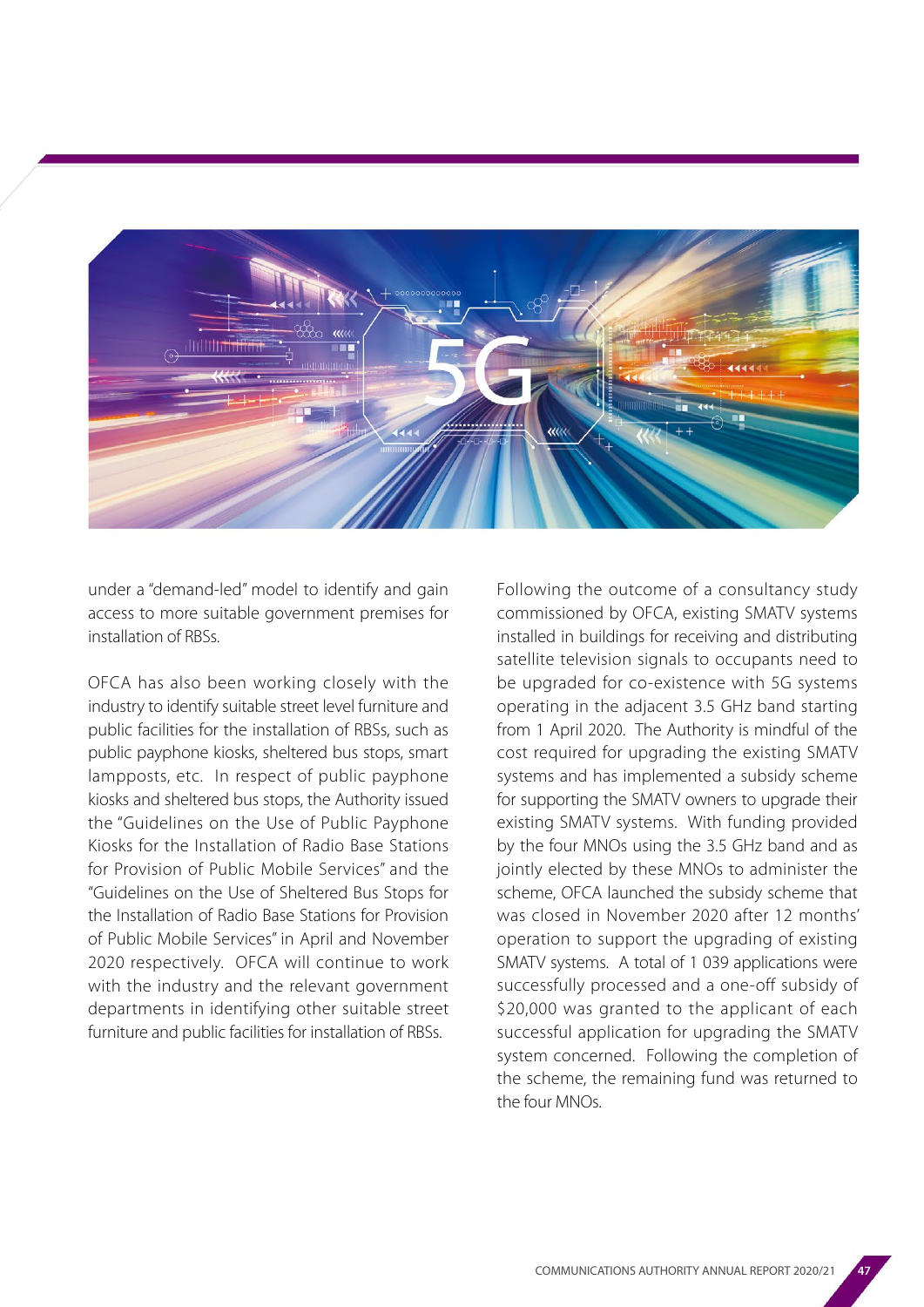In order to ensure efficient operation of 5G networks in the 3.3 GHz and 3.5 GHz bands, having consulted all MNOs, the Authority issued the "Guidelines for Setting the Frame Structure of Mobile Networks Operating in Time-Division-Duplex Mode in the 3.3 – 3.6 GHz Band" in April 2020 which have been observed by all MNOs in their 5G network settings. The Authority will continue to provide technical guidance to the industry as necessary to facilitate effective implementation of 5G networks in Hong Kong.

## 6.8 Facilitating Development of Wireless Internet of Things Services and Localised Wireless Broadband Services

Since the creation of a new licensing regime in December 2017 for the provision of WIoT platforms and services using the shared frequency band of 920 – 925 MHz by the Authority, three WIoT licences were issued as at March 2021. Meanwhile, the existing MNOs may also make use of the frequency spectrum assigned to them under their UCLs to provide WIoT services by adopting mobile technology such as Narrowband Internet of Things and 5G technology that enables massive IoT connections. Furthermore, with the introduction of the WIoT device fee under the SBO licence from August 2020, any WIoT devices operated under the SBO licence are also subject to the same fee of \$2 per device, which is on par with the fee level under the WIoT licence and UCL. The Authority will continue to facilitate the development and competitive supply of WIoT services in Hong Kong.

The 5G technology supports the development of new telecommunications infrastructure to cater for a wide variety of innovative services and applications. The Authority created a new Localised Wireless Broadband Services licence in July 2019 which allows the assignment of 400 MHz of the shared spectrum in the 26 GHz and 28 GHz bands to different spectrum assignees on a geographically shared basis to facilitate the development of innovative 5G and smart city applications at specified locations, such as airport, university campuses, industrial estates and technology parks. The CA will continue to update the licensing regime to cater for market development such as addressing potential demand for the operation of smaller scale 5G private systems by different industries and entities in localised areas.

#### 6.9 Re-assignment of Frequency Spectrum in the Different Bands (900 MHz and 1800 MHz Bands, 850 MHz band and 2.5/2.6 GHz bands)

On 12 January 2021, 50 MHz of spectrum in the 900 MHz band was successfully handed over to assignees on a new 15-year term upon expiry of the previous assignment term. On the other hand, 150 MHz of spectrum in the 1800 MHz band was re-assigned in September 2021. While 20 MHz of spectrum in the 1800 MHz band was re-assigned administratively to each of the four incumbent MNOs, the remaining 70 MHz of spectrum was re-assigned to the four operators pursuant to the results of the auction conducted in December 2018. Similar to the re-assignment exercise for the spectrum in the 900 MHz band, as some of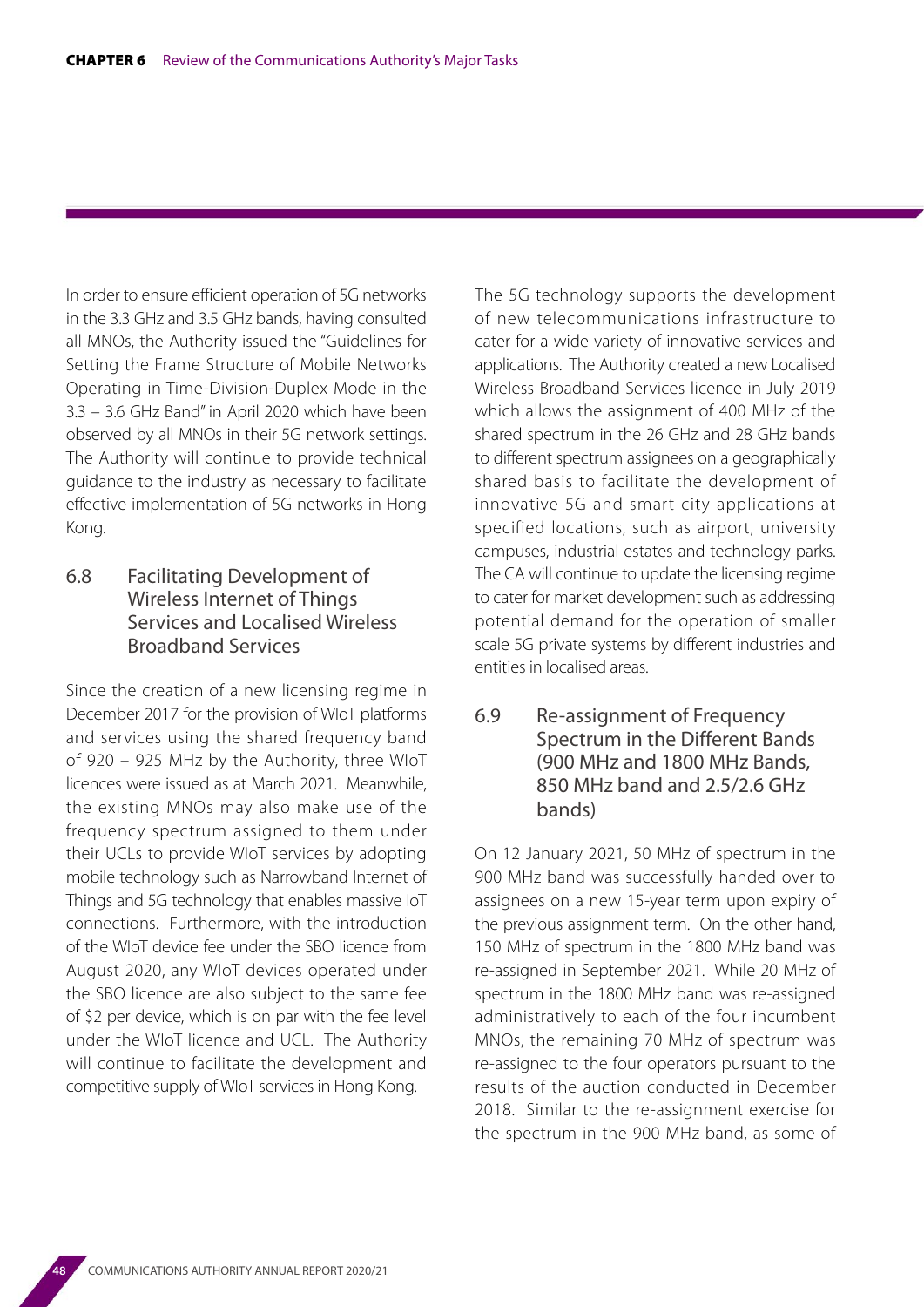the frequency assignments in the 1 800 MHz band changed hands upon commencement of the new 15-year term of assignments, OFCA had coordinated with all incumbent and new assignees of the spectrum to ensure a seamless transition in September 2021.

Meanwhile, the Authority and SCED jointly launched two public consultations in the third quarter of 2020 and subsequently promulgated joint statements on 30 March 2021 on the arrangements for reassignment of the spectrum 15 MHz of spectrum in the 850 MHz band and 90 MHz of spectrum in the 2.5/2.6 GHz bands upon expiry and the related SUF. In view of the existing assignee's return of the spectrum in the 850 MHz band in June 2021, the term of the new assignment of the spectrum concerned will commence around end-2021 after conclusion of the auction. As to the spectrum in the 2.5/2.6 GHz bands, the term of new assignments will commence from 31 March 2024 following expiry of the existing assignments. Taken together, 105 MHz of spectrum in the above two bands will be re-assigned by way of auction.

## 6.10 Phasing out of 2G services to refarm spectrum by some Mobile Network Operators

OFCA has received applications from some MNOs to seek the Authority's approval to cease their provision of 2G services pursuant to the relevant licence condition, which requires the licensee to make proper and appropriate arrangements for the affected customers to the satisfaction of the Authority before ceasing to provide a generation of mobile service. The Authority has approved the application of Hutchison Telephone Company Limited to cease the provision of all its 2G services starting from 30 September 2021, so as to refarm the spectrum previously supporting 2G services for new services or improving existing services. The Authority will consider any proposal from other MNOs and carefully examine the arrangements for the affected customers before approval.

## 6.11 Implementation of the Real-name Registration System for SIM Cards

In order to safeguard the integrity of the telecommunications services as well as the telecommunications network in Hong Kong, the Government has, after conducting a seven-week public consultation, introduced the Real-name Registration Programme for SIM cards (Registration Programme) essentially to tackle the loophole arising from the anonymous nature of pre-paid SIM cards. The Registration Programme was generally supported by the public and various stakeholders including the telecommunications operators. To implement the Registration Programme, the Telecommunications (Registration of SIM Cards) Regulation (Registration Regulation) was enacted and took effect on 1 September 2021, denoting the commencement of the Registration Programme.

Pursuant to section 14 of the Registration Regulation, the Authority issued a set of guidelines in August 2021 to provide practical and administrative guidance on the requirements of the Registration Regulation for the licensees to implement the Registration Programme. The guidelines took effect upon commencement of the Registration Programme on 1 September 2021. With the support from OFCA, the Authority will ensure the smooth implementation of the Registration Programme.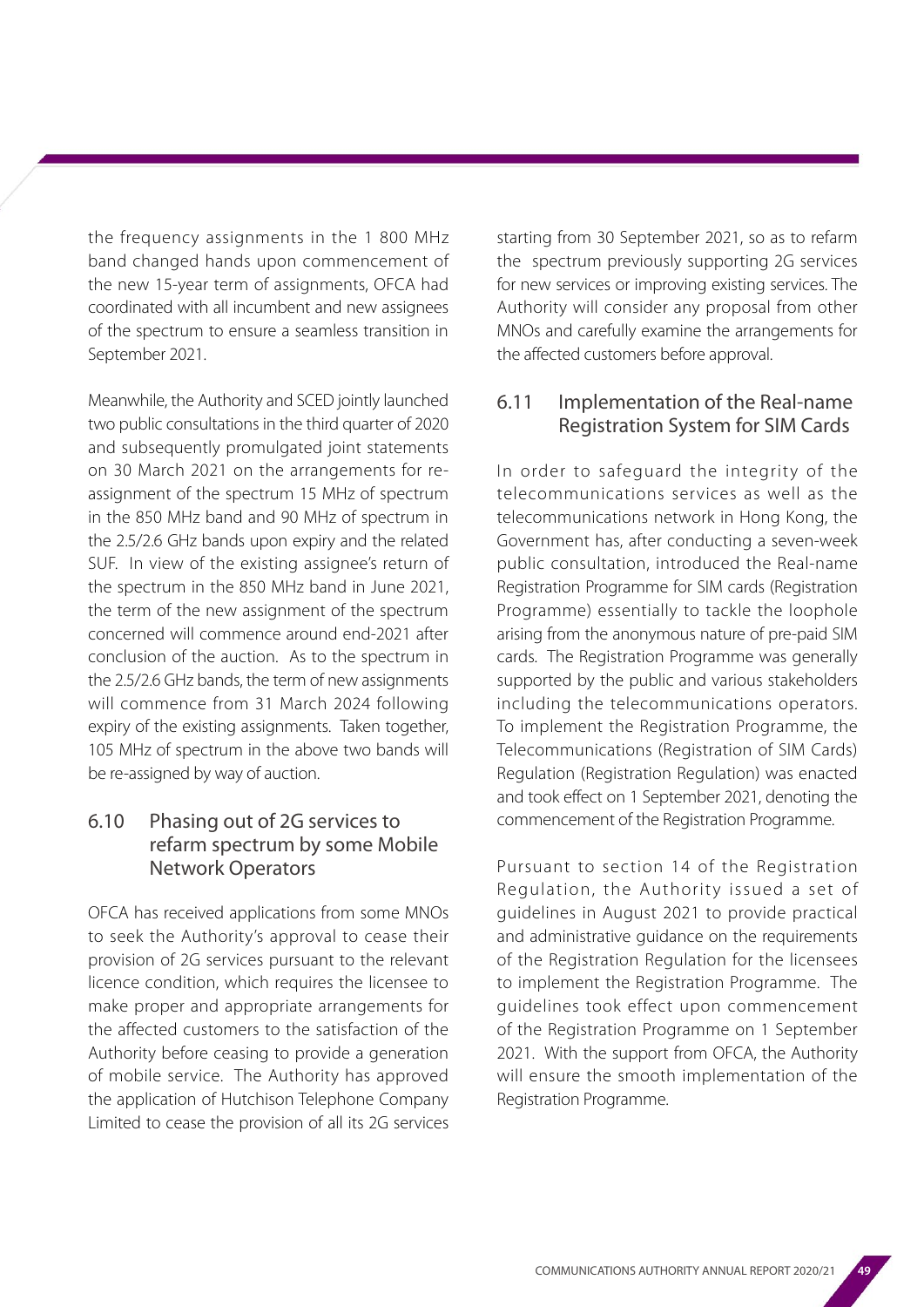#### 6.12 Enhancement of the Registration System for Class Licence for Offer of Telecommunications Services

The Class Licence for Offer of Telecommunications Services (CLOTS) regulates persons who offer telecommunications services to the general public without the establishment of any means of telecommunications. Previously only CLOTS licensees with a customer base of 10 000 subscriptions or more were required to register their business information with the Authority. As at March 2021, 21 CLOTS licensees were registered. To ensure full compliance with the Registration Programme, the Authority has enhanced the registration system for CLOTS in June 2021 such that all licensees offering SIM services during the course of business, irrespective of the size of their customer base, are required to register their information with the Authority.

#### 6.13 Enhancement of Licensing Regime and Streamlining the Regulatory Practices for Services-based **Operators**

In order to enhance the licensing regime and streamline the regulatory practices for SBOs, since August 2020, the Authority has (a) extended the period of validity of the SBO licence from one year to two years with a view to enhancing regulatory certainty; (b) streamlined the categories of services authorised under the SBO licence; and (c) adopted a new licence fee structure to ensure regulatory symmetry between the SBO licence and other licences providing similar services.

#### 6.14 Review of the Number of Public Payphones under the Universal Service Obligation

Public payphone is a basic service which the universal service provider (USP) is required to provide under its Universal Service Obligation (USO). The cost of providing a public payphone service subject to the USO is shared by the fixed and mobile service providers. In view of the diminishing demand for public payphone service in recent years, the Authority announced in June 2017 to embark on a review to determine the reasonable number of public payphones that should be subject to the USO.

The review was completed in 2019 in accordance with the guiding principles laid down by the Authority. For in-building type public payphones, the Authority decided to exclude 515 in-building type public payphones (about 35% of the total number of in-building type public payphones) from the USO. All the excluded in-building type public payphones have been removed by the USP.

For kiosk type public payphones, the Authority decided to exclude 765 kiosk type public payphones (about 50% of the total number of kiosk type public payphones) from the USO. As at March 2021, the USP has removed 668 excluded payphones from various locations. Meanwhile, the USP decided to retain a small number of excluded payphones at its own cost.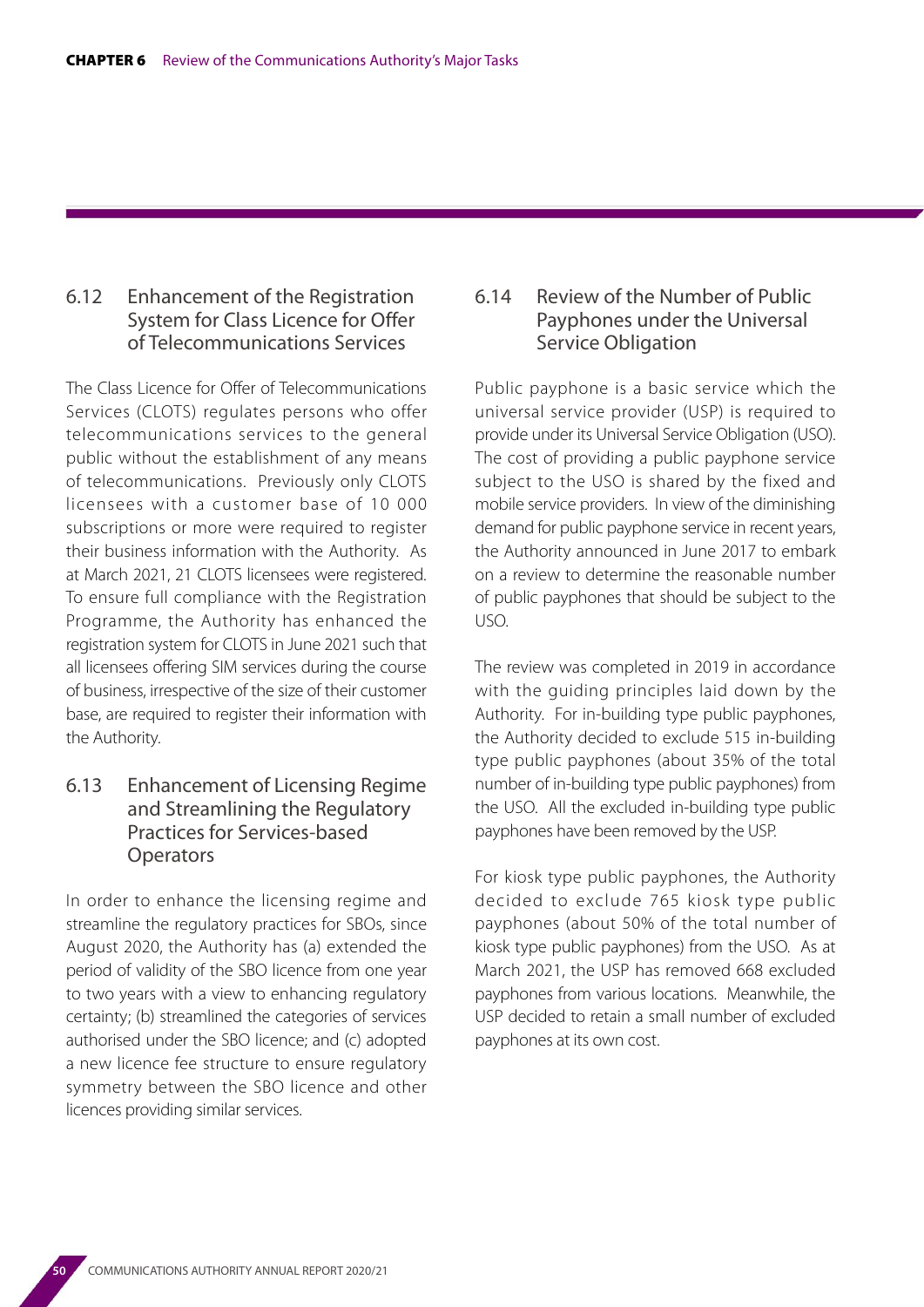## 6.15 Processing Complaints Relating to Telecommunications Services

As the telecommunications market is fully liberalised and highly competitive, the Authority has adopted a light-handed regulatory approach. The Authority investigates consumer complaints against telecommunications operators if there is sufficient evidence to establish a prima facie case on possible breaches of any provisions under the TO, licence conditions or other relevant legislation which the Authority has jurisdiction to enforce, namely, TDO and CO. For other consumer complaints not involving any breach of the TO, licence conditions or other relevant legislation, it is the responsibility of the telecommunications operators to resolve the matters under complaint with their customers. The Authority would take note of their handling of the consumer complaints received and take necessary actions if any systemic issue is identified.

During the year under review, the Authority received a total of 1 210 consumer complaints relating to telecommunications services, representing a reduction of 2% compared to 1 234 complaints in the previous year. Among them, 708 cases (58.5%) were related to mobile services, 337 cases (27.9%) were related to Internet services, 137 cases (11.3%) were related to fixed-line services and 23 cases (1.9%) were related to external telecommunications. On the nature of complaints, the Authority received the largest number of complaints relating to customer service quality (331 cases or 27.4%), while complaints about service quality (270 cases or 22.3%) and disputes on contract terms (160 cases or 13.2%) ranked second and third respectively.

Breakdown of complaint cases by types of telecommunications services and nature of complaints received by the Authority during the period are shown in **Figure 20** and **Figure 21**  respectively.

#### Figure 20: Distribution of Complaint Cases by Types of Telecommunications Services Received by the Authority in 2020/21

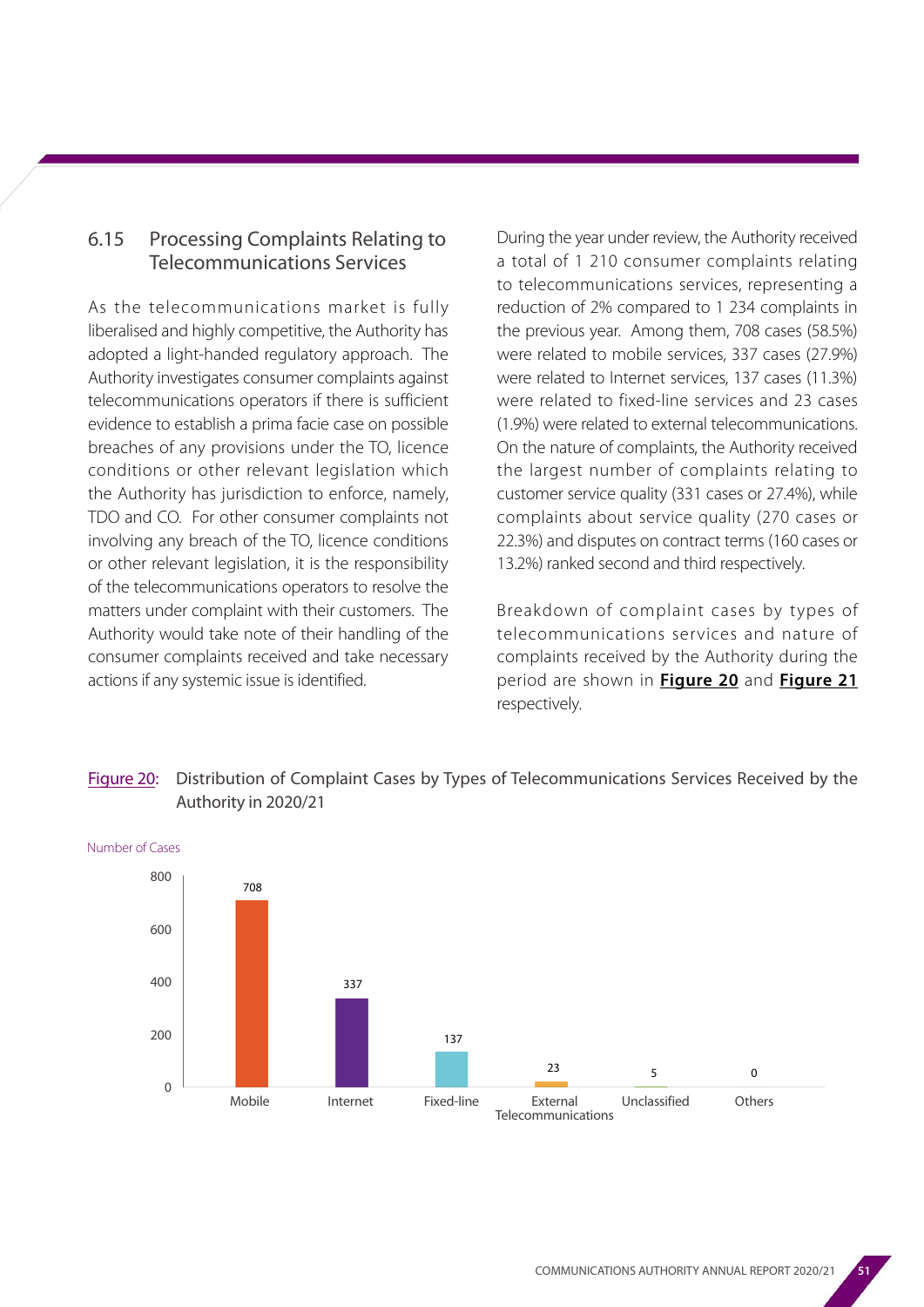

#### Figure 21: Distribution of Complaint Cases by Nature of Complaints Received by the Authority in 2020/21

Note: Types of complaint cases grouped under "others" include cases involving collection of overdue payment, porting of telecommunications numbers, application or suspension of telecommunications services, etc.

Among the 1 210 complaint cases received, 1 209 (99.9%) were outside the Authority's jurisdiction. For the remaining one case (0.1%), it involved allegation regarding incorrect billing information by an internet service provider. No case was found to be in breach of TO or licence conditions after investigation.

6.16 Strengthening Consumer Protection in the Use of Telecommunications Services

#### **Consumer Protection Measures Adopted in the Telecommunications Industry**

In order to safeguard consumer interests in the use of telecommunications services, OFCA takes proactive actions to implement various consumer protection measures and works with the industry to draw up and implement self-regulatory measures for addressing new consumer issues that may arise from time to time.

These measures include the voluntary Customer Complaint Settlement Scheme (CCSS) administered by the Communications Association of Hong Kong, an industry association. The CCSS aims to help resolve billing disputes in deadlock between telecommunications service providers and their customers through mediation.

Other self-regulatory measures voluntarily implemented by the industry include promulgation of the Code of Practice for Telecommunications Service Contracts to improve the clarity of provisions in the telecommunications service contracts, as well as the Code for the Provision of Chargeable Mobile Content Services to govern the practices of thirdparty content service providers.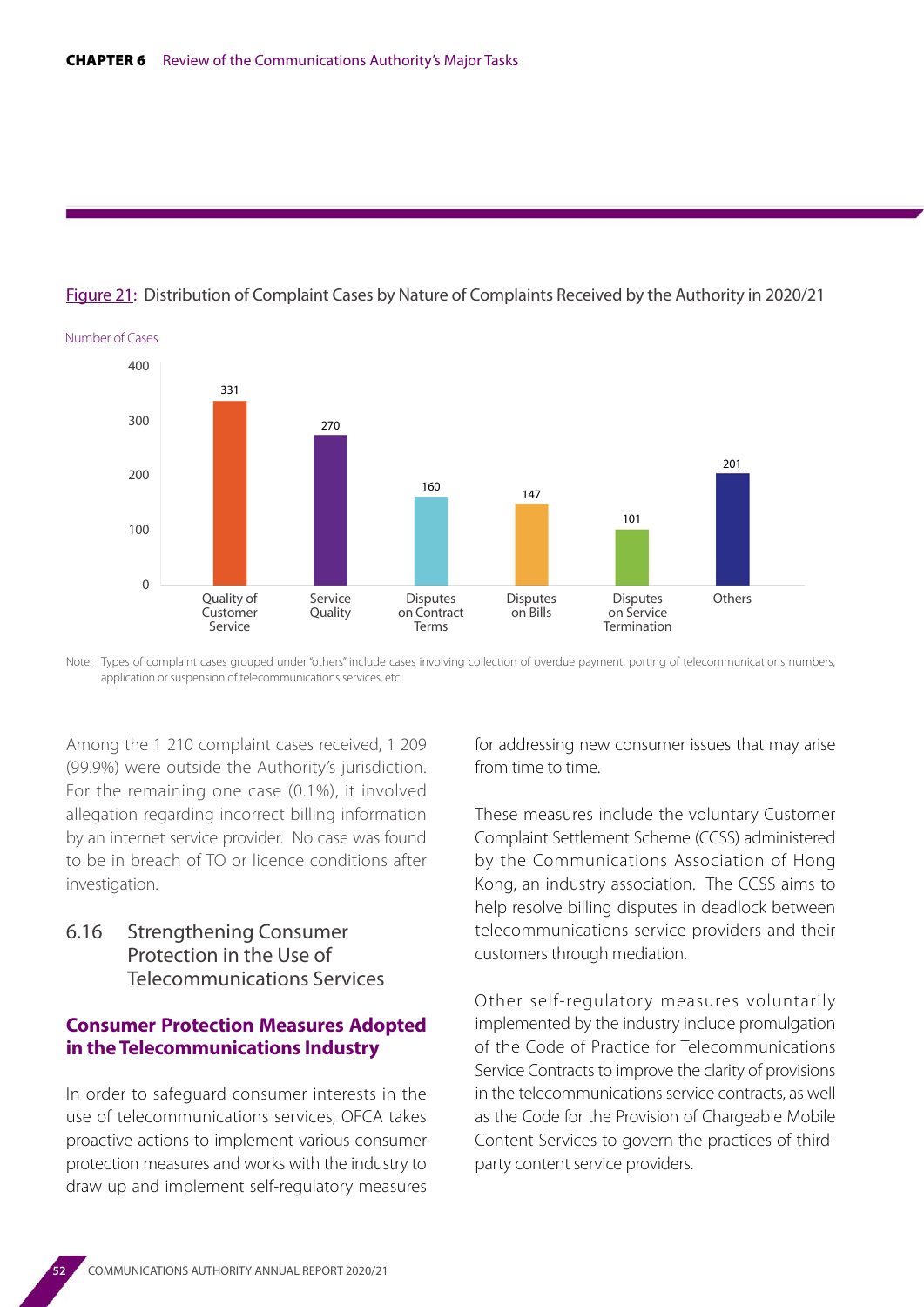Other measures include implementation of mobile bill shock preventive measures as well as publication of details of the arrangements adopted by major residential broadband service providers to handle service termination requests from consumers on OFCA's website.

OFCA will continue to monitor the implementation and effectiveness of the various consumer protection measures adopted, and where necessary engage the industry to seek further improvement of the existing measures or introduce new measures.

## **Enhancement of the Broadband Performance Test System**

Since December 2010, OFCA has been providing a broadband performance test system enabling fixed and mobile broadband service users to measure the performance of their broadband connections, including download and upload speeds, network latency, packet loss and jitter. Apart from users of desktop and notebook computers, users of smart phones and tablets running iOS and Android operating systems may also make use of the test system.

From time to time, OFCA reviews and upgrades the test system to further enhance its capability and performance. From September 2020 onwards, it supports speed tests up to 10 Gbps for desktop users and 1 200 Mbps for mobile device users. As at March 2021, more than 105 million tests were performed.

#### **Consumer Education Programmes**

During the year, the Authority continued to arrange publicity activities and disseminate consumer messages through different media channels. Apart from the well-established Facebook fan page "Communications Master• OFCA", a new social media channel on Instagram was launched in February 2021 primarily for the younger generation. Various consumer information and tips were conveyed to the public through these two social media platforms to enable better understanding on smart use of communications services.

The fully re-designed and upgraded version of the websites of the Authority and OFCA were launched in March 2021. Apart from having brand new designs to enhance the corporate images of the Authority and OFCA, the websites also adopted a mobile-friendly design that enabled the general public to have better browsing experience on different mobile devices.

#### 6.17 Enforcement of the Fair Trading Sections of the Trade Descriptions **Ordinance**

The fair trading sections of the TDO prohibit certain specified unfair trade practices by traders in the provision of goods and services to consumers. The Authority is conferred concurrent jurisdiction with the C&ED to enforce the fair trading sections of the TDO in relation to the commercial practices of licensees under the TO and the BO directly connected with the provision of telecommunications and broadcasting services. The two enforcement agencies have entered into a memorandum of understanding (MoU) to coordinate the performance of their functions under the fair trading sections of the TDO and have issued a set of enforcement guidelines to provide guidance for traders and consumers as to the operation of the fair trading sections.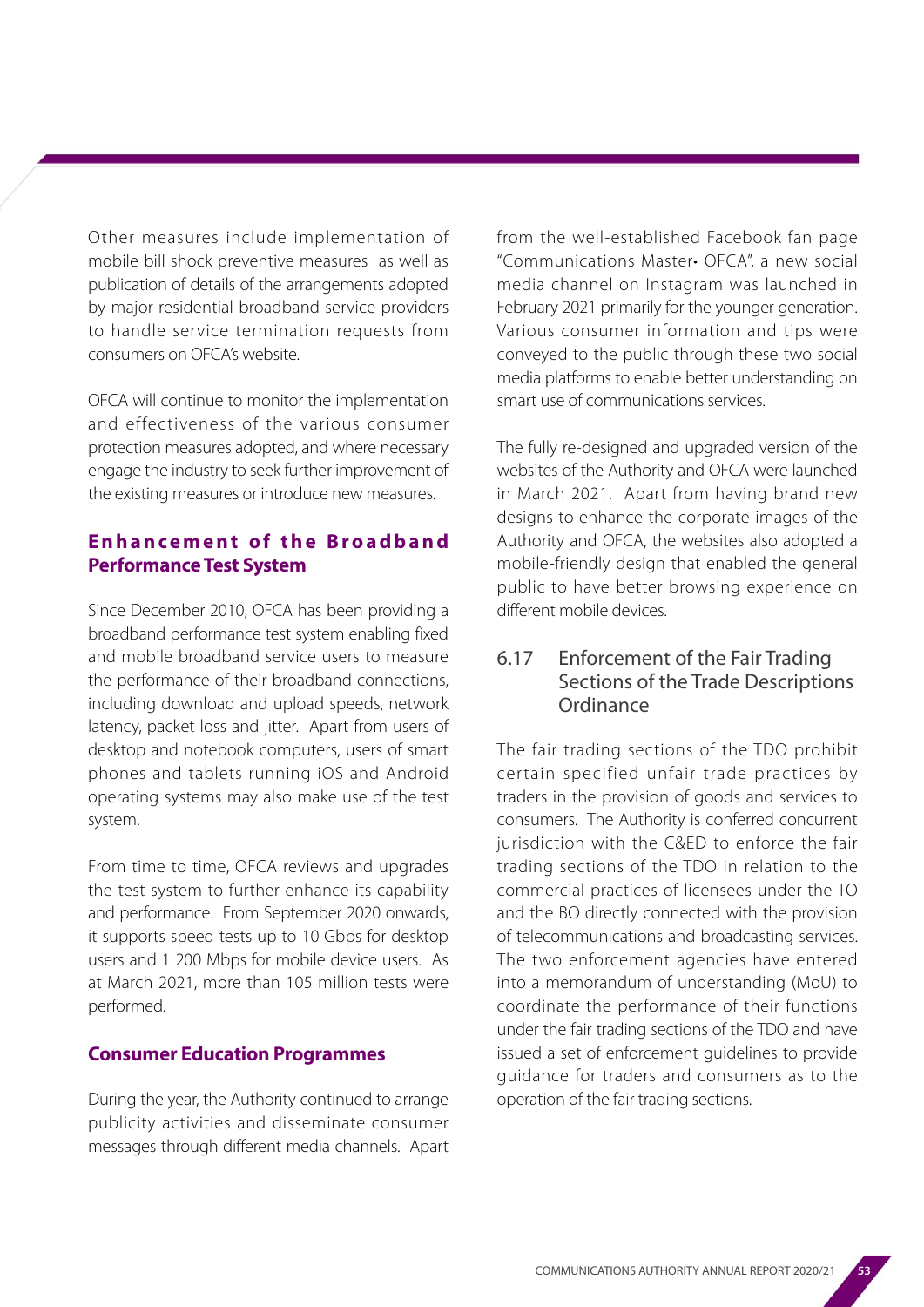From 1 April 2020 to 31 March 2021, the Authority handled a total of 264 complaint cases under the TDO, of which 207 were closed for insufficient evidence to suspect/establish a contravention or falling outside the scope of the TDO; three were closed after the issue of advisory letters to the licensees concerned to draw their attention to the need to improve the relevant commercial practices in relation to the sale, supply or promotion of telecommunications or broadcasting services to consumers, and the remaining 54 were under processing.

#### 6.18 Enforcement of the Competition **Ordinance**

The CO provides for a cross-sectoral competition law prohibiting anti-competitive conduct in all sectors. Under the CO, the Authority is conferred concurrent jurisdiction with the Commission to enforce the CO in respect of the conduct of undertakings operating in the telecommunications and broadcasting sectors, including merger and acquisition activities involving carrier licensees in the telecommunications sector.

Pursuant to the MoU signed by the Authority and the Commission, the Authority will ordinarily assume the role of the lead authority for matters falling within the concurrent jurisdiction. For matters involving issues that are partly within and partly outside the concurrent jurisdiction, the Authority and the Commission will discuss and agree on how best to process the matter on a caseby-case basis.

From 1 April 2020 to 31 March 2021, a total of 39 complaints and/or enquiries were received under the CO, with 38 cases closed without the need for further action and one case under processing.